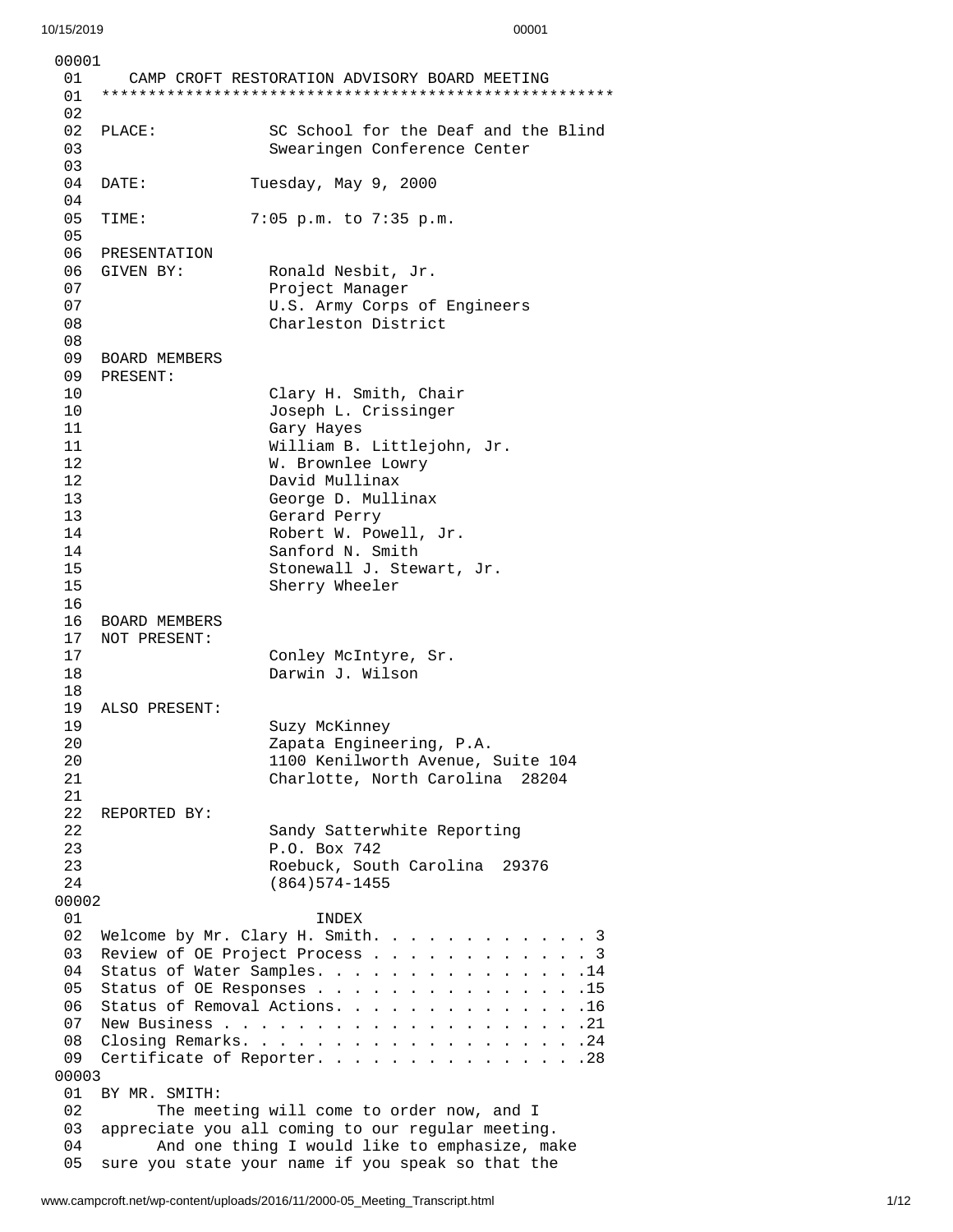06 recorder can get the list. 07 So, we just welcome you to our meeting tonight, 08 and now we'll just turn it over to Sissy and let her 09 carry on. 10 BY MS. MCKINNEY: 11 Okay. Tha n k y o u. 12 What I would like t o d o t h i s e v e n i n g b e f o r e w e 13 get started is to review the ordnance project process 1 4 just to give everybody again that background for what 15 it takes to get a project funded and the approach to 16 an actual risk reduction alternative implementation to 1 7 actually get these formerly used defense sites cleaned 1 8 u p. 19 And this just gets everybody back on the same 20 playing field as far as information, and we have a 21 handout that everyone should have: The Ordnance 22 Project Flow. And most of you, if not all of you, 23 approached this at some point over the last several 24 years, and I will just briefly go through this and you 25 can read it on your own. If you have questions later, 0 0 0 0 4 01 we can review those. 02 We'll probably g o t h r o u g h t h e s t e p s , t h e m a i n , 03 the driving factor through this process in reducing 04 the risk of the public encounter in ordnance or 05 unexploded ordnance. So risk, risk reduction is the 06 primary goal of this project and this process, and we 07 need to keep that in mind. 08 What presents a risk , i t's t h e o p p o r t u n i t y f o r 09 an individual to find a piece of ordnance and what 10 that consequence would be; and you'll see how that 1 1 factors in as we walk through these steps. 12 Risk, briefly, before I go any furth e r i s 13 dependent upon the past land use, the access to those 14 areas, what those areas were used for. Was it a 1 5 cantonment area? Was it a firing range, a fan? Was 16 it a buffer area? All of those. Was it a bombing 17 target? All of those and an individual's availability 18 or access to that all plays into evaluating the risk 1 9 that that area poses. 20 So let's go ahe a d a n d g o t h r o u g h t h e s e s t e p s 21 briefly. The first step is the project identification 22 and historical review. Before a project even is 23 identified for funding through the Army, an evaluation 24 and an assessment of the site is conducted. And the 25 Army submits to Headquarters request for funding, 0 0 0 0 5 01 again, based on the risk that site poses; and this was 02 done for Croft many, many, many years ago. We've been 03 out for five years. So this process was initiated in 04 the early '90s. 05 Once that o c c u r s , t h e n w h a t's c a l l e d a n a r c h i v e 06 search report is prepared. These reports for Croft 0 7 are in the library for your review and it compiles all 0 8 of the historical data, the fan range maps, Mr. 09 DuBeau, that you were asking about, historical 10 interviews, site visits that have been conducte d u p t o 11 the point of that report development. So it pulls 1 2 together all the historical perspective of this site. 13 Funding is approved. These are sites such as 14 Croft. These are formerly used defense sites. 15 Funding is approved through Congress and allocated 16 through the Districts; and, obviously, as we are all 17 here and have been for the last five years, Croft has 18 been funded. The Board and the community have been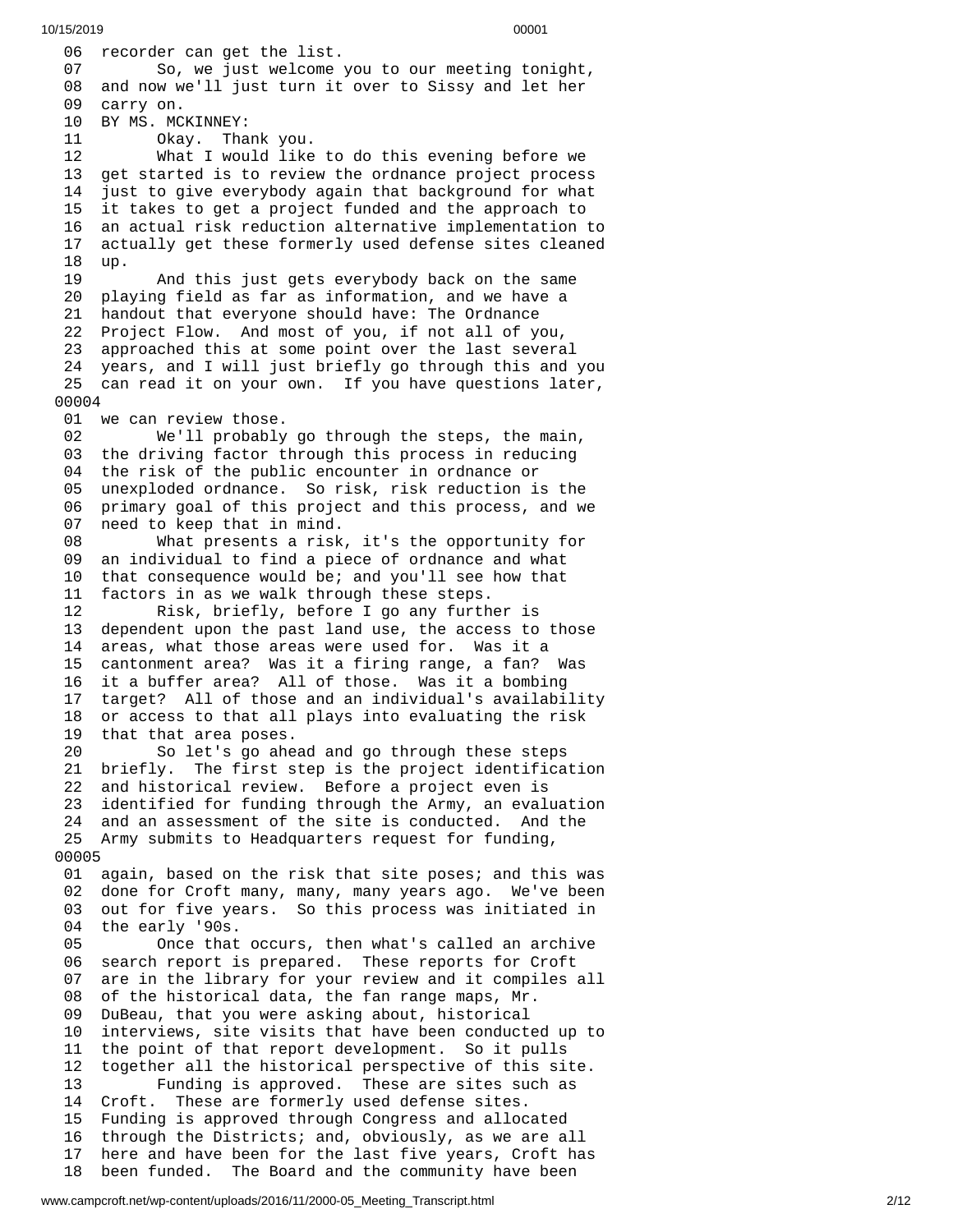19 active and effective in requesting even additional 20 funds through those years for these alternatives to be 21 implemented and the additional site characterizations. 22 Keep in mind that as we go through the process, 23 again risk driven, it's very systematic. It's very logical in a progression of activities and efforts 25 that go through the ultimate cleanup of a site such as 0 0 0 0 6 01 this. 02 At any point where there is an immediate threat 03 to the public, a Time Critical Removal Action is 0 4 implemented. So, just because a site characterization 0 5 is under way, if there's a threat right there, it 06 doesn't mean that the Army waits to respond to that. 07 There have been two Time Critical Removal 08 Actions conducted at Croft, and we'll get to the 09 timing of those in a moment. 10 So the characterization actually is part of wh a t 1 1 is called an Engineering Evaluation and Cost Analysis, 1 2 and I know you've heard those terms, the EE/CA. There 1 3 have been two EE/CAs prepared for this project, and 1 4 what that does is sets out a process and a procedure 1 5 to collect the data in a systematic method based upon 1 6 the risk at certain areas within this former camp 1 7 posed to the public. 18 Data is collec t e d g e o p h y s i c a l l y. I t's m a p p e d. 19 I think we've presented over the years pictures of 20 some of the equipment that was used to detect 21 subsurface metal. All of that data is evaluated and 22 presented. The community and the RAB both had 23 opportunities to review and comment on those draft 24 documents before they had come final. 25 As part of that characterization, we then take 0 0 0 0 7 01 all of that data, we, the Army, the contractors 0 2 working on the site, and public input, evaluate then 0 3 where the sampling would take place based upon the 04 data that's collected and the sampling and the 0 5 findings of those samplings, then risk reduction 0 6 alternatives are presented. Risk reduction 0 7 alternatives, again, being what based upon past, 08 current and future land use is going to be technically 09 feasible and cost effective and have the biggest 1 0 impact to reduce risks based upon the ordnance that 11 has been characterized for those areas; and cost 1 2 analysis is a very important part of that because 1 3 these projects are driven by available funds. 14 Foremost, however, is risk reduction and keeping the 1 5 public safe. 16 So the risk reduction alternatives are presented 1 7 in this Engineering Evaluation, again, for comment on 1 8 by the public, and for that we look at primarily 1 9 current land use and projected future land use. 20 What we want to do is, again, in areas that are 21 not accessible by the public, we know that they're not 2 2 going to be developed, an institutional control might 2 3 be an effective risk reduction alternative. 24 We might not need to go in there and dig those 25 areas, but maybe a fence, signs, education and public 0 0 0 0 8 01 awareness to let people know if per chance they would 02 be in that area what the risk is, and if you find 0 3 something, don't touch it. 04 On the other end of t h e s p e c t r u m i s i n a n a r e a 0 5 that is highly populated slated for development, those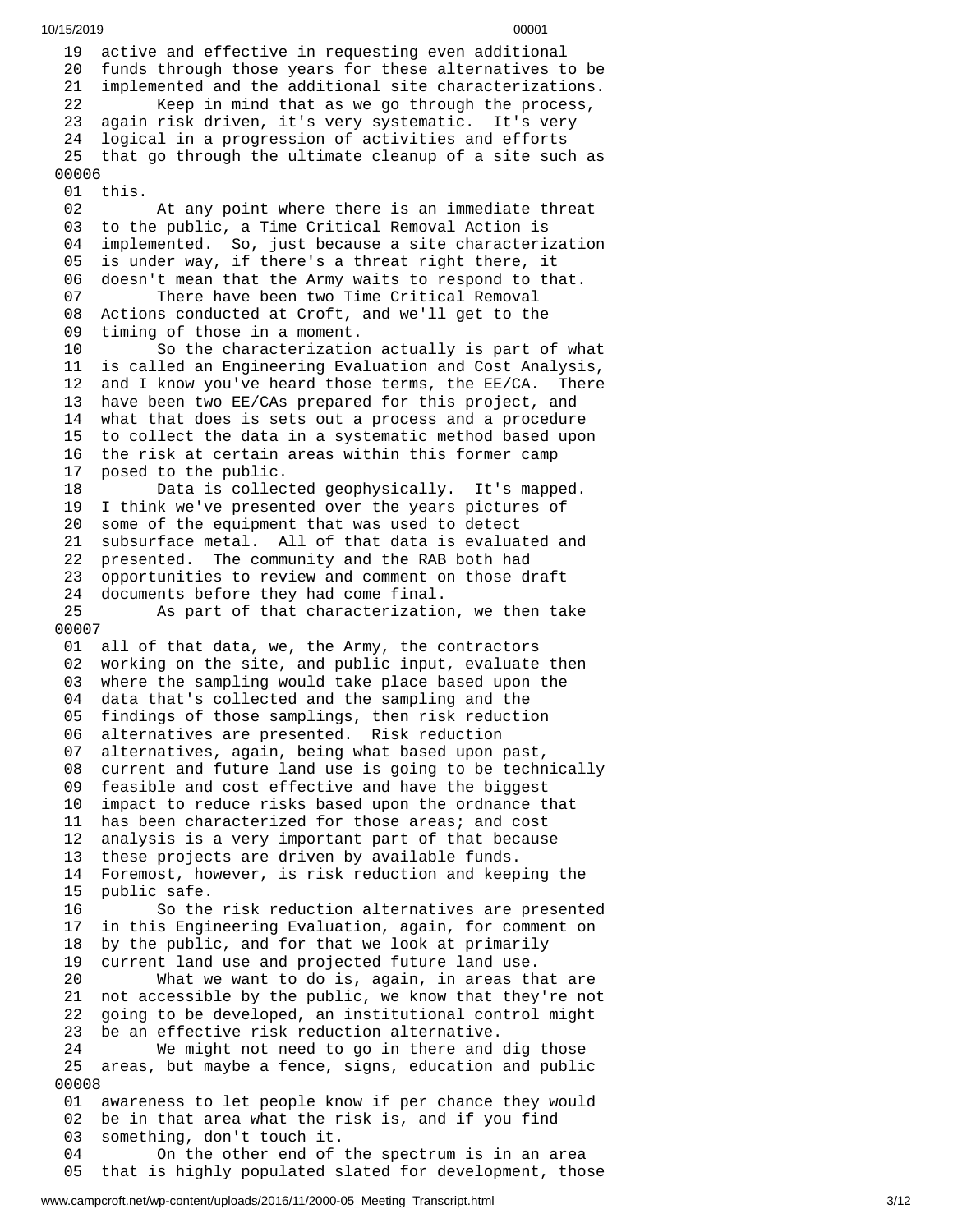06 areas would most likely warrant a clearance to a 07 certain depth for that land use. We want to get down 08 and remove everything that would pose a risk to 0 9 developers, individuals in their yards. 10 So you have a range of alternatives that may 1 1 apply, multiple alternatives that might apply to any 1 2 given site, and at Croft we have had signs and fences 13 within the Park, institutional controls. We've had 14 clearance to depths to support development or the land 15 use that's intended for an area, and we've had surface 16 clearances in areas where there's anticipated to be no 17 digging; and all of those are evaluated, again, to 18 protect the risk based upon access and the public to 19 those areas encountering an ordnance. 20 At the end of a project, and we're not there yet 21 for Croft, is a reoccurring review, which I believe 22 the time frame can slide -- and I'm thinking it's a 23 five year review but it might actually be shorter than 24 that -- where the Army will come in and evaluate the 25 effectiveness of those controls. 00009 01 If we posted signs and a fence and people are 0 2 still getting in or there are items found in an area, 0 3 then maybe that control didn't work, and that area 0 4 would need to be evaluated for additional controls to 0 5 be implemented. 06 If an area was cleared for a surface clearance 0 7 and five years down the line an unanticipated land use 0 8 occurs, it was not thought of, maybe that's an 0 9 opportunity to go back in and re-evaluate that 1 0 alternative to ensure the safety of the public. 11 So I know you've heard this before. Agai n , I 12 just wanted to review the process. It's driven by 13 risk. It's driven by a very systematic -- you can't 14 be spending dollars, running and jumping all around in 1 5 this 19,000 acre site without a plan; and the plan is 1 6 to look at the highest areas with the highest density 1 7 of suspected ordnance and the greatest access by the 1 8 public to come across those ordnance. 19 That's not to say that all the areas are written 20 off and that there will not be any action or 21 consideration. It might mean it might take a few more 22 years to get to those areas with the appropriate 23 characterization and then implementation of a 24 response. 25 So the other side of your handout there's a 00010 01 time line of where we've been, how far we've come --02 and I ran out of space on where we're going -- for the 0 3 efforts over the past several years. 04 Again, the archive search report was completed 0 5 in '93, and it is in the library. A supplemental 0 6 archive search report was also published -- and I 0 7 don't think I have it in here -- I believe in the '95 0 8 - '96 time frame, and it's also in the library for 09 review.  $10$ s I mentioned early in the project, we did have 11 two Time Critical Removal Actions based upon the 1 2 ordnance and likely encounters by the public. The 13 Corps was glad there were only two events. There was 14 a quick turnaround efforts as opposed to having to do 15 a site characterization and a full blown evaluations 16 to get in there and address that concern. One was 1 7 conducted on Dr. Lowry's property. They cleared

18 surface clearance 15 acres, and I've listed in the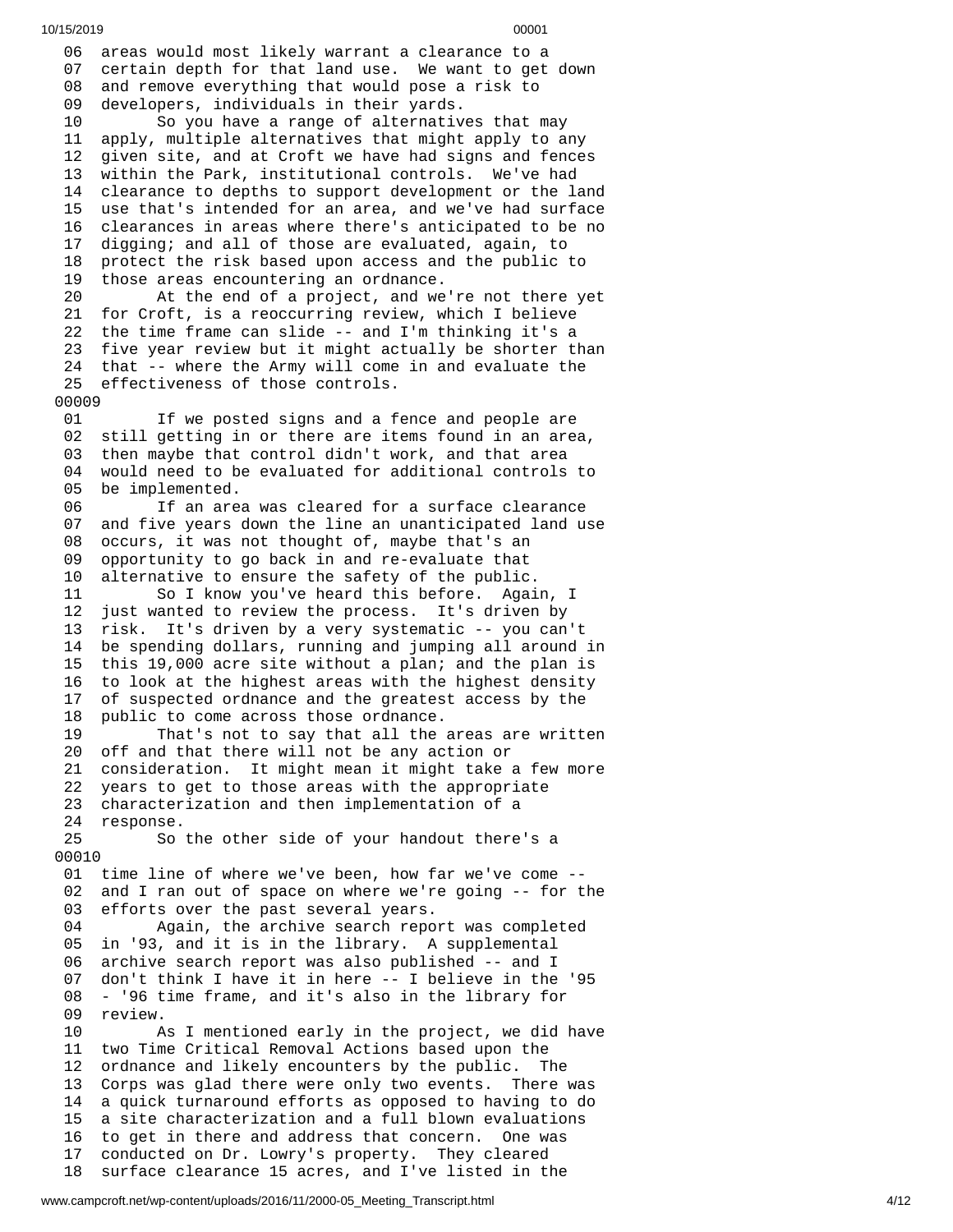10/15/2019 00001 19 first green box in the middle row what items were 20 found during that surface clearance, again, to remove 21 any immediate risks; and approximately 50 acres were 22 cleared in what we call 00U7 within the Park and the 2 3 items that were found are listed. 24 Then the EE/CA phase, the first EE/CA for this 25 site, began in '96, and that started with work plan 00011 01 development, identifying areas to be mapped based upon 02 the past land use and where we're going with those 0 3 areas, the access or accessibility by the public. All 04 that evaluation was completed in late '96 to early 05 5 '97. The removal action phase of that began, and this 06 is where we addressed the remainder of OOU7, OOU1B, 0 7 00U2, 00U3, which is Wedgewood, and the horse trails. 08 And you can see the acreage that was addressed 09 and whether it was a surface clearance or a clearance 10 to a specified depth and the items that have been 11 found. And if you note, not only are items are found<br>12 but an awful lot of scrap is found, and that scrap but an awful lot of scrap is found, and that scrap 13 just adds to the amount of level of effort and the 14 time in the field that the ordnance crews need to process. So that definitely adds time, and if you're 16 digging down to two feet, it's a significant level of 17 effort. And, again, those depths of clearance were 18 based upon the intended land use in those areas. The 19 horse trails, we're not intending anybody to get off 20 the horse and dig, so we're not intending to have 21 anything below two feet cause a problem to individual s 2 2 in those areas. 23 Then we moved over to an engineering design for 24 00U6, which is Dr. Lowry's property, and the removal 25 action has been ongoing over there for a series of 0 0 0 1 2 01 years off and on based upon, again, items found, the 0 2 terrain, funding restraints and his anticipated land 0 3 use for certain areas on his property. 04 The items in the blue box listed under 00U6 in 0 5 1998 are only current as of about six to eight months 0 6 ago, so I do not have a current accounting of what has 0 7 been removed from Dr. Lowry's property within the last 0 8 six to eight months. 09 Then based upon the supplemental archive search 10 report it was determined that Wedgewood, OOU3, which 11 was evaluated in '97 required a re-evaluation based 12 upon additional information and concerns that had been 13 brought forth; and that instigated a geophysical 14 investigation last summer in Wedgewood, looking at all 15 26-some properties in that neighborhood, and now the 1 6 subsequent removal actions that are under way today, 1 7 and I'll give you a status of where we are with 1 8 Wedgewood in a few minutes. 19 So this, again, I wanted to present to show that 20 it has been five years. It's been a long five years, 21 but a lot has transpired. A lot of alternatives have 22 been placed, and there is always a response in the 23 event that is something is found. Again, the reminder 24 to call Rick Renta of the Sheriff's Department at 911, 25 and dependent upon the item and the location, if the 0 0 0 1 3 01 need for a Time Critical Removal Action is necessary, 0 2 again, a response by the government and the Army to 0 3 respond quickly. 04 So, to dat e o v e r 7 0 0 a c r e s h a v e b e e n a d d r e s s e d.

05 Over 700 items have been identified and recovered and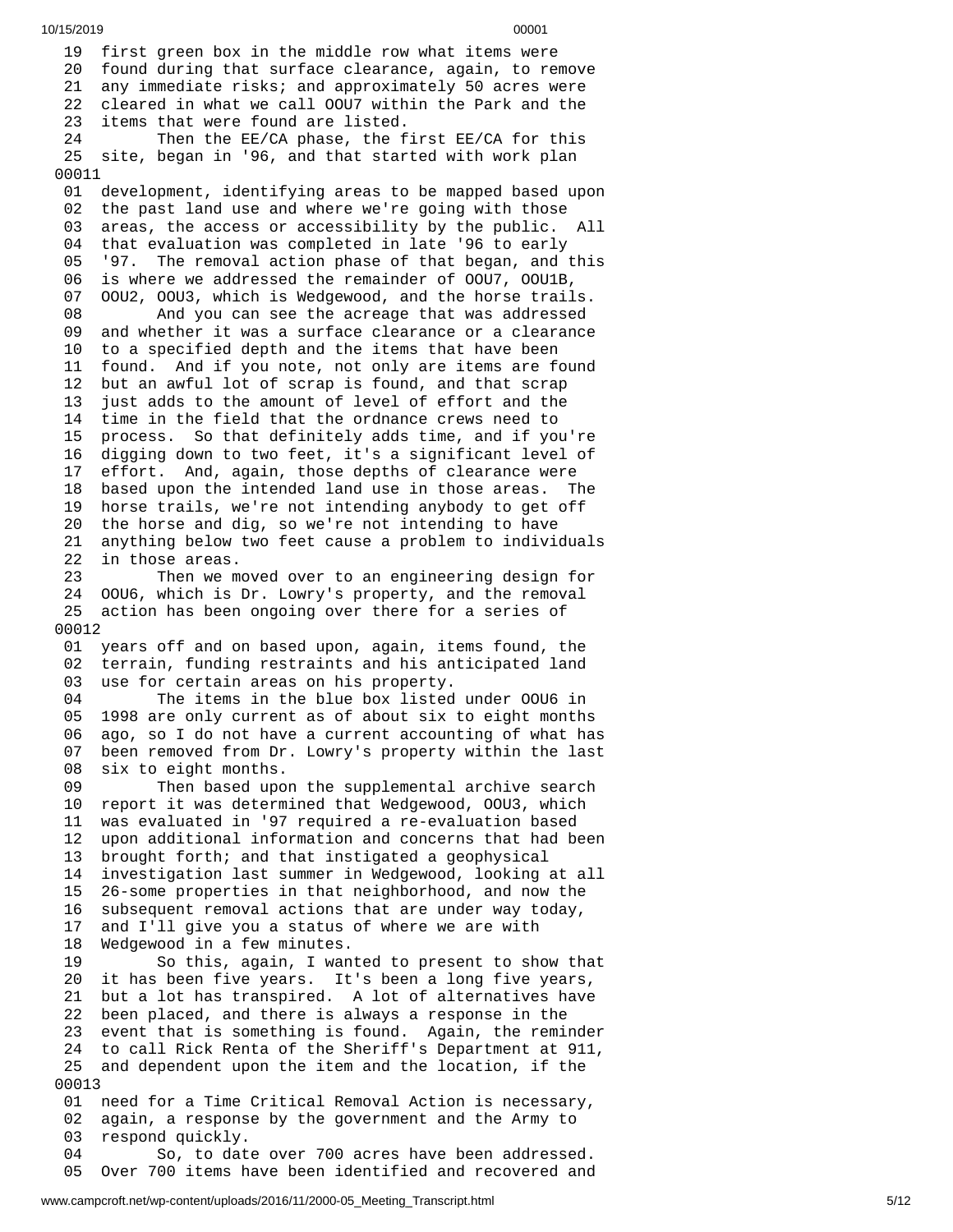06 destroyed in an appropriate manner, and 16,000-plus 07 pounds of scrap have been recovered, and that list 08 grows as our actions continue; and, again, we are not 09 complete. 10 There are several areas beyond the main firing 1 lines that are still slated for investigation. So, as 2 presented today, that doesn't mean that we're done and 13 no additional characterization is going to take place. Again, it's a phased in approach. So I wanted to bring everybody kind of current on the process, and, again, what drives the process, and I think Karl and Ron will be here for a few more years and we'll all be here or at least available for questions. BY DR. POWELL: Suzy, what costs so far, please, ma'am? BY MS. MCKINNEY: What is the cost? BY DR. POWELL: So far in round figures. BY MS. MCKINNEY: Between ten and twelve. BY MR. NESBIT: Between \$10 to \$12 mill so far. BY MS. MCKINNEY: Approximately \$12 Million Dollars. BY MR. NESBIT: Approximately \$12 Million has been spent so far. BY MS. MCKINNEY: And that includes the report preparations, the work plans, the geophysical investigations, the data analysis, the Time Critical Removal Actions, and the actual site prep and intrusive investigations. BY MR. NESBIT: Right. BY MS. MCKINNEY: Okay. Moving on to our next handout, one question was raised at the last meeting about the status of the water quality in the two lakes in the former Camp Croft area and Croft State Park. And I had contacted DHEC, and the first section on this handout, water samples were collected from two of their stream monitoring stations in 1997, in February. One was at the head waters at McFadden Road and Kelsey Creek where it enters Lake Craig; and the other sampling station was at Johnson Lake Road and Thompson Creek before the creek enters into Lake Johnson. The water, the surface water, creek water was analyzed for lead and volatile organic compounds, and those volatile organic compounds include petroleum products, what you might find from moving underground storage tanks, gasoline components; and lead was also a concern raised by individuals in the past. All of the analytical results, and I've attached those for you, were below detection limits, below laboratory detection limits, which are -- those detection limits are significantly lower than levels of concern for hazardous materials. So, as you can see, those water samples were clean and free of contaminants based on this analysis. So I wanted to bring that to closure based on a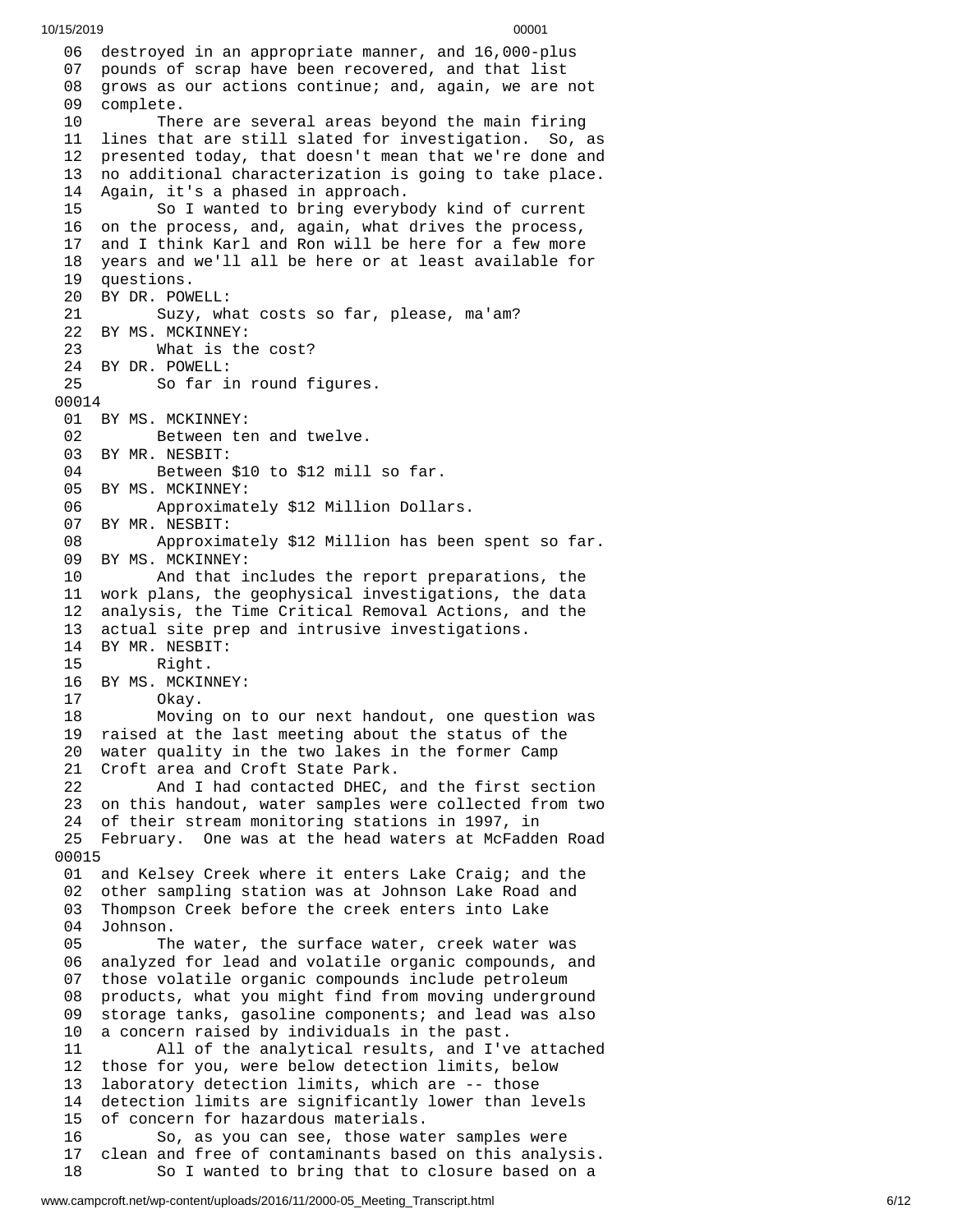19 comment that was raised in the last meeting. 20 BY MR. NESBIT: 21 Okay. 22 BY MS. MCKINNEY: 23 And another comment that was raised or q u e s t i o n 24 raised during our last meeting was the responses. 25 Rick Renta with the Sheriff's Department, the 00016 01 ordnance, over the past several years, and he had 02 provided me with the following information that from 0 3 1996 through approximately a month to two months ago 04 they had received 43 calls to respond to ordnance. 48 05 items were collected and disposed of according to 06 standard procedures, safely disposed of. 1 2 o f t h o s e 07 48 items were live, and I've provided you a list of 08 what items they did respond to. 09 Hopefully, that answers some of the questions 10 that have been lingering for the past several 11 meetings. 12 BY MR. NESBIT: 13 All righ t. 14 BY MS. MCKINNEY:<br>15 To move on 15 To move on to the next agenda item is the status 16 of the current efforts that are under way in Wedgewood 1 7 and on Dr. Lowry's property, OOU6. 18 I'll go ahead and give you a status of 19 Wedgewood. The data was collected on the parcels 20 geophysical data last summer through fall. Data was 21 re-evaluated over the winter. The teams began 22 digging, I guess, in March of this year. We had some 23 down time for a couple of weeks to re-evaluate the 24 data and the productivity rate and the approach to 25 responding to those items and that removal action. 00017 01 About four weeks ago we started back up, abo u t 02 four weeks ago, and to date -- out of the parcels in 0 3 that neighborhood, Wedgewood Drive and Wedgewood Place 0 4 -- eight properties have been completely evaluated 05 with all of the quality control -- QA and QC. 06 BY MR. SLOVAK: Quality ---08 BY MS. MCKINNEY: 09 I -- I know, Mike. QA and QC checks, all the 10 back checks completed, so we have eight properties 11 that have been totally evaluated. 12 We have six properties that a r e e i t h e r - - h a v e 13 undergone the removal and we're waiting for QA and QC 14 or are being flagged to be ready to do within the next 15 one to two weeks. So we have six more being primed 16 for the next several weeks. 17 We're averaging three t o f o u r d a y s p e r p r o p e r t y 18 to dig and to maintain the safety restrictions and the 1 9 controls that are required in a residential area. 20 Approximately 10 to 12 properties still eit h e r 21 require mapping or are fringes to the golf course that 2 2 need to be coordinated with that golf course schedule 23 to get in there and conduct those investigations and 24 just remaining properties that we're systematically 25 working through the neighborhood. 00018 01 As far as the status on where we are with Dr. 02 Lowry's property, approximately four acres that are 03 remaining to be addressed for OOU6, and the Corps o f 0 4 Engineers has requested approval to use a remote

05 control bulldozer and loader to remove the top one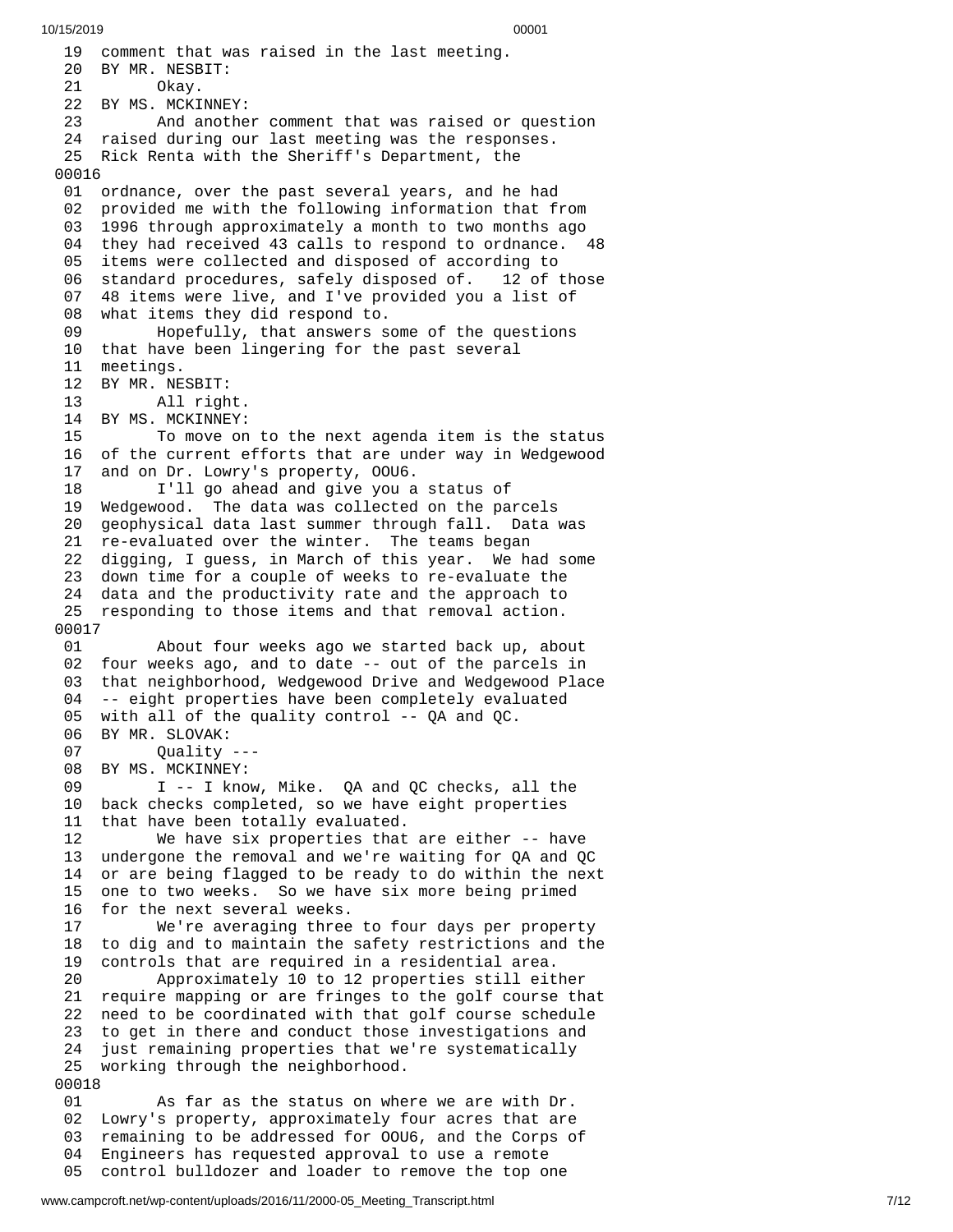06 foot of soil; and what that will do is this area is 07 very heavy with frag and scrap, and it's masking 08 anything that might be below it and it's very tedious 0 9 and time consuming and costly to excavate, so they are 10 requesting approval to go in, take all of that off and 11 then be able to evaluate any remaining items on those 12 four acres. So right now we're waiting approval for 13 that process. 14 And tha t's w h e r e w e a r e w i t h t h e r e m o v a l a c t i o n s 15 to date. I did want to make a note that the 1 6 Department of Defense Explosive Safety Board, DDESB, 1 7 has requested and invited themselves to come visit us 18 on May 31st for a thorough review and evaluation of 1 9 all the safety procedures that have been in place 20 throughout this project. And they have not selected 21 this project because of any wrongdoings or incidents 22 that have occurred. They randomly selected -- looked 23 at all the ongoing projects, and selected 24 approximately two per year project sites that they 25 come out and visit. 00019 01 So they will be out here on May 31st, and we'll 02 have a briefing with them and take them on a tour of 0 3 all the areas that have been addressed. So I just 0 4 wanted to make you aware of that, that will be 0 5 occurring at the end of the month. 06 And I believe that's all I have on my agenda to 07 talk to. 08 Do e s a n y b o d y h a v e a n y q u e s t i o n s ? 0 9 BY MR. HAYES: 10 How much money is left in the budget for this 11 year? 12 BY MR. NESBIT: 13 When you - - - 14 BY MS. MCKINNEY: 15 Ron. 16 BY MR. NESBIT: 17 When you ask the question about budget for this 18 year, you've got to put that in somewhat of certain 1 9 parameters. Okay. 20 Money that has been awarded for work to be done 21 for this fiscal year is set and has already been 2 2 awarded. So work will continue throughout this year, 2 3 this fiscal year. 24 Now come next fiscal year, which begins in 25 October, funding has not yet been approved for what 0 0 0 2 0 01 Croft will get. And I might as well mention now to 02 everyone, if funding limits for the environmental 03 ordnance program is on a down swing -- in other words, 04 this past year there were \$200 -- around \$256 -- 58 0 5 <code>Million Dollars approved for FUDS and HRW type</code> 0 6 projects. This coming fiscal year it's going to drop 0 7 to around \$186 Million and that's for the entire 0 8 program. 09 Now, what does that mean for us here at Croft? 1 0 It means that there is potential that the amount of 1 1 money that we typically get will be reduced. Where we 1 2 were getting something to the tune of approximately \$1 13 Million Dollars for Charleston District, which 1 4 included Croft, and Croft is one of the larger 15 projects that we've got going on, it may mean that we 16 will get that same amount because of the prior need we 1 7 currently have, then again it may drop a little. And 18 if it does drop, all that really means is that it will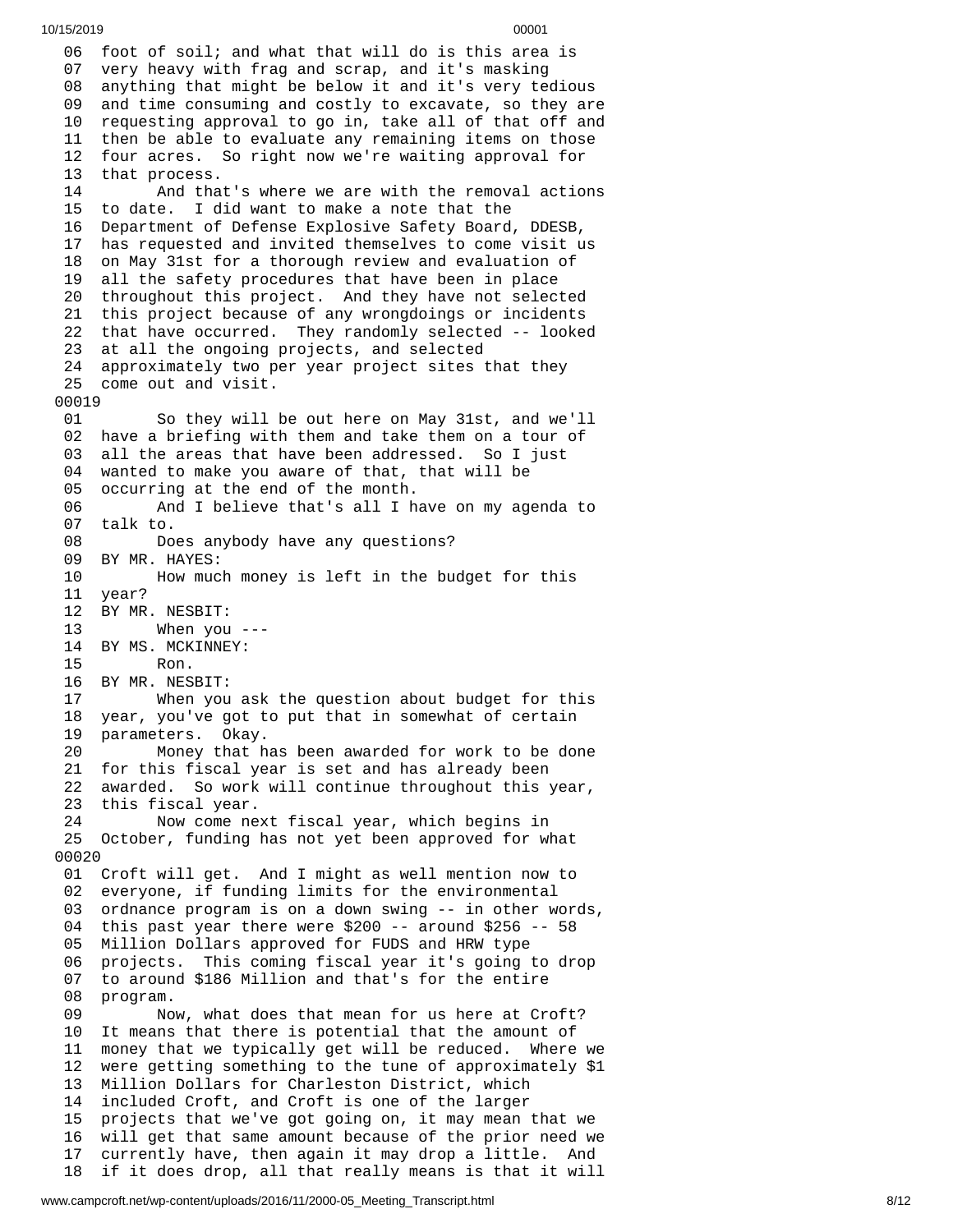19 take longer for us to complete the project overall. 20 It's not that we will be pulling out or that we won't 21 be doing anything on the site. Any project that's 22 already been started, work will continue, maybe not a s 2 3 much as we had initially programmed on that given 24 year, but work will continue and we will continue to 25 make progress. 00021 01 BY MR. HAYES: 02 Well, is t h e r e - - i s t h e r e e n o u g h m o n e y i n t h e 03 budget left over from this year to finish Wedgewood? 04 BY MR. NESBIT: 05 Wedgewoo d i s s c h e d u l e d t o b e f i n i s h e d t h i s y e a r , 06 yes. That will happen. 07 BY MR. HAYES: 08 Will there be ext r a f u n d s ? 09 BY MR. NESBIT: 10 To go over into the next year? That's hard to 11 say because we've been in Wedgewood already longer or 12 it's projected to be longer than what we have 1 3 initially planned. So o we feel very confident that 14 we're going to finish Wedgewood this year without a 15 doubt. As to whether or not we'll be ever to carry 16 over into the next fiscal year, is a question to start 17 on something else. 18 So the answer to your question, that's still up 19 in the air somewhere. 20 Any other quest i o n s a b o u t f u n d i n g ? 21 (NO RESPONSE) 22 BY MR. SMITH: 23 Do we h a v e a n y n e w b u s i n e s s ? 2 4 I don't know of any. 25 BY MR. OSBORNE: 00022 01 Could I ask a question? Harold Osborne. 02 On -- I talked two homeowners on Wedgewo o d 03 Monday morning, and the digging that they had done the 04 following week or earlier that other week, nobody has 05 come and told them anything yet. When are you going 06 to go tell them? 0 7 BY MS. MCKINNEY: 08 When their i n d i v i d u a l p a r c e l s a r e t o t a l l y 09 complete, and when the whole neighborhood is 10 completed. 11 We're in constant contact with the neighbors and 12 the residents on a weekly basis, and they all have our 13 number to call, 800 number, for information. 14 BY MR. OSBORNE: 15 Well, they were on his property last w e e k. T h e y 16 dug all these hills, made blue marks on his ground and 1 7 so forth. He was getting ready to go out and mow his 1 8 grass, and he said, "Nobody told me anything." 19 BY MS. MCKINNEY: 20 Well, when - - I'm n o t s u r e w h o s e p r o p e r t y a n d 21 who you talked to, but when that is totally QC, QA and 22 they're out of that area, and I think we agreed once 23 the entire neighborhood was complete, all homeowners 24 will get a listing of the items found. 25 BY MR. NESBIT: 00023 01 One other point I might mention a b o u t t h a t a s 02 well. There was a meeting held just last night 03 between the Corps and the residents of Wedgewood to 0 4 give them the status of what's been going on, what 05 they can expect in terms of how much longer it's going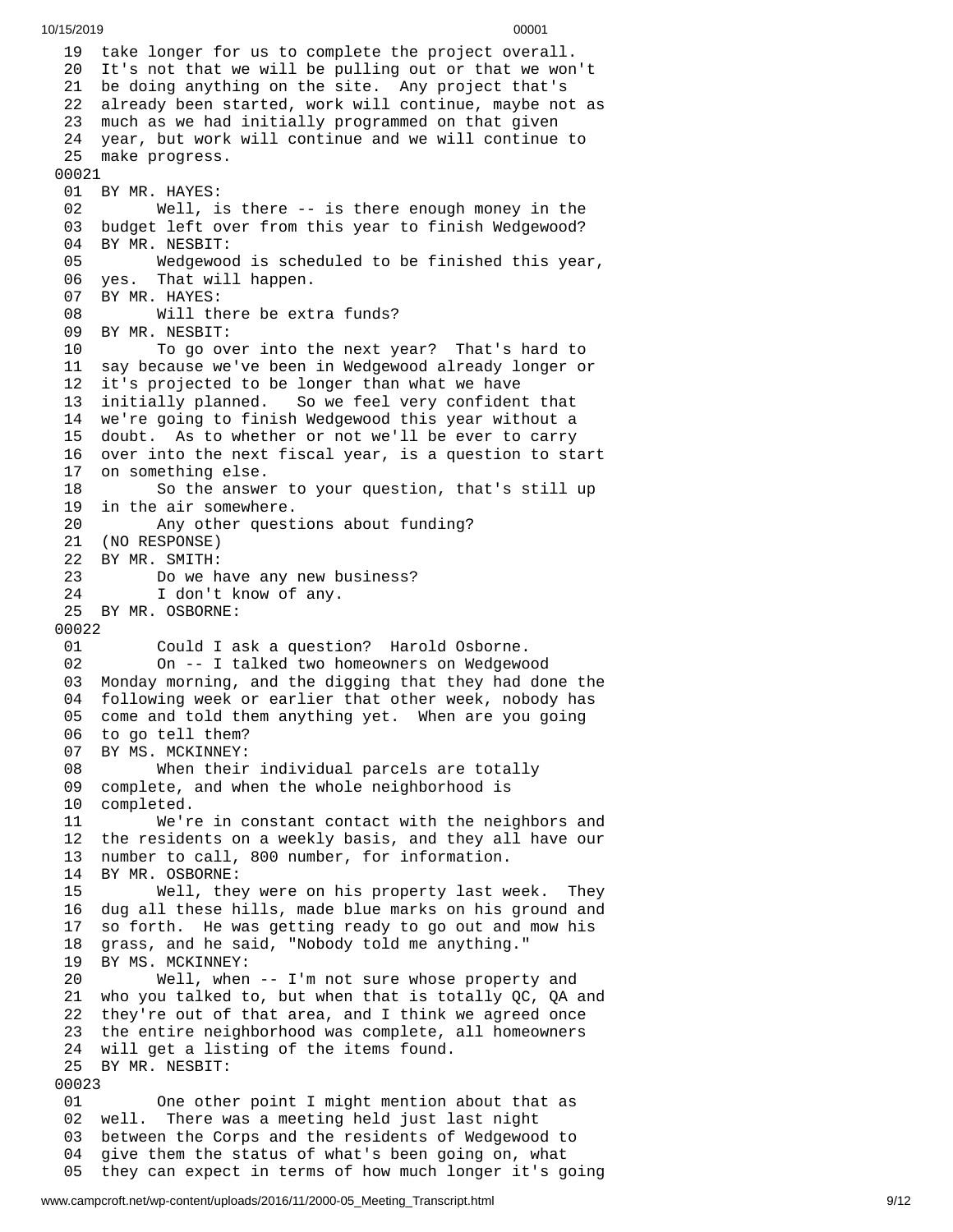06 to take, as well as to the kind -- to try to find out 07 the kind of difficulties they have encountered and/or 08 anything that they needed to talk to us about, as 09 well. And the conclusion of that meeting, from what I 10 understand, was very positive. It didn't appear that 11 there were any serious problems or that people were 2 being put in situations that they could not deal with; 3 and, in fact, things, they felt, were going very well. So, hopefully, that continues throughout. BY MS. MCKINNEY: Karl, did you have a comment? BY MR. BLANKINSHIP: No. BY MS. MCKINNEY: If those individuals want to contact me, nobody raised questions that were at the meeting last night We have an open line of communication. So that's not being raised directly in any of those residents. BY MR. SMITH: If there's no other new business, I believe Ron 0 0 2 4 01 has something he wants to say. BY MR. NESBIT: Well, actually, I've alr e a d y c o v e r e d m o s t o f i t. However, there's a couple of things that I do want to mention. Since the existence of RAB, the Board, RAB Board, especially the members that are here tonight, the great majority of them, have served two terms and have gracefully accepted to serve an additional term now. The Board itself was to be in existence for two years, I believe, and -- the term of the Board, rather, is for two years; and as of this past December, that was the two year term. And because of members and the interest of the participants on the Board, we requested, and it was gracefully accepted by the Board members, to continue on on the Board. What I then did was to talk to our Commander at the Charleston District. You have not met him to date. I plan sometime in the not too distant future to try to bring him to one of the next meetings -- not the next one, but one of the future RAB meetings so you'll have an opportunity to meet him. His name is Colonel Mark Held. In fact, he mentioned to me just before leaving yesterday that he wanted the 0 0 2 5 01 opportunity to come and actually be at one of the 02 RAB meetings here. He has an additional -- well, one 03 more year left at Charleston, and I plan for him to 04 come here and meet with you at least once before he 5 leaves. So, I will be working in that direction to 6 try to make that happen. 07 Having said that, he did sign some Certificates 8 that I brought back with me, and I believe Patty is 9 going to pass them out. Would you, please? 0 And they're just a means of appreciation from 11 the Charleston District and from all of us that 2 participate with this project. When I say the 3 Charleston District, I'm actually saying the Corps of 14 Engineers in a whole, because Huntsville is an 5 integral part of this whole operation, and Zapata, of 16 course, helps us out tremendously, even though their 7 name is not on it. (OFF THE RECORD)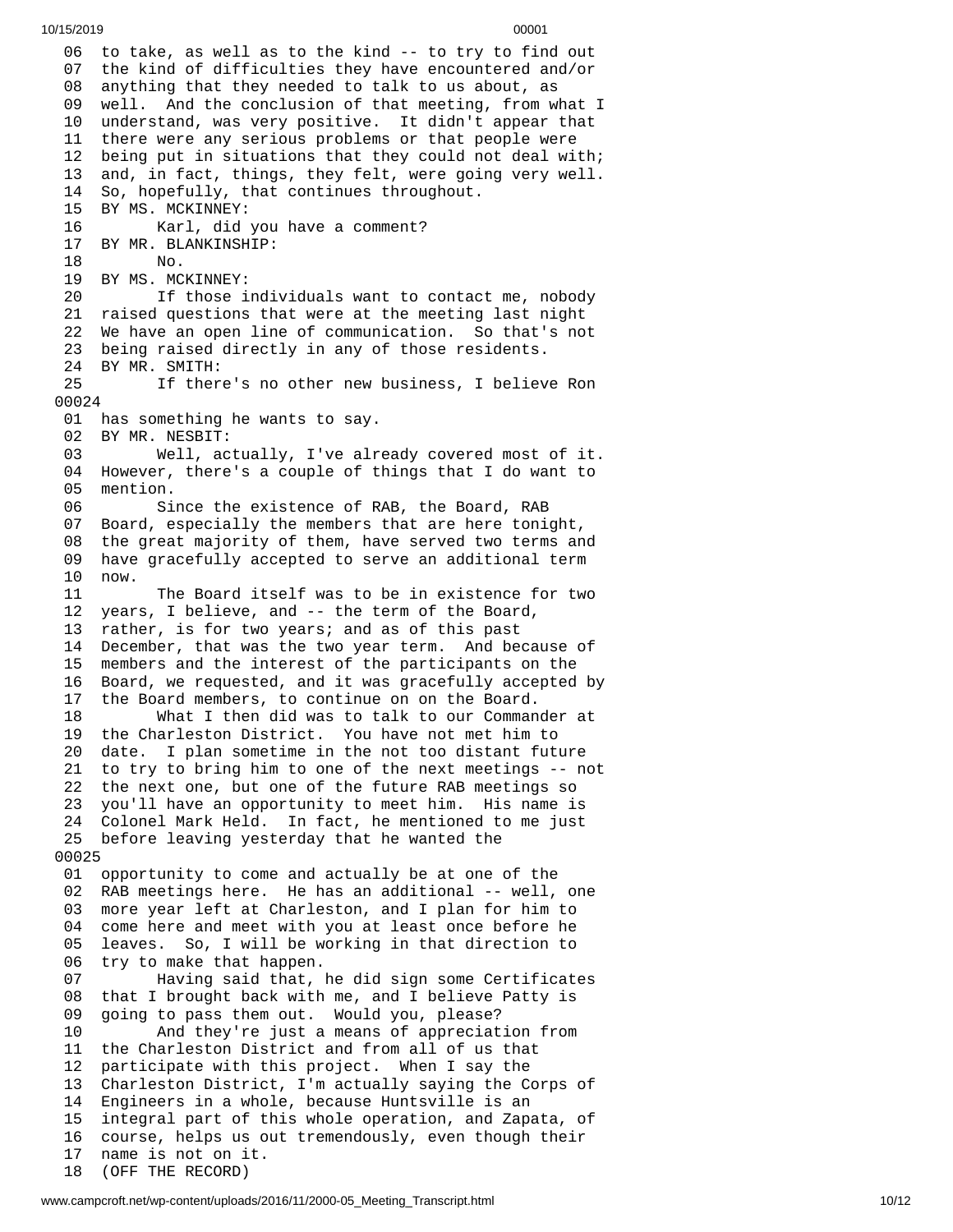19 BY MR. NESBIT: 20 But, in any case, these are just being passed 21 out to show his appreciation. Thank you. 22 BY MR. SMITH: 23 Thank you, Ron. We appreciate this. 24 I don't know of anything else to com e u p t o 25 bring to us. 00026 01 BY MS. MCKINNEY: 02 Our -- I'l l g o a h e a d a n d a n n o u n c e o u r n e x t 03 meeting, unless we feel the need to meet sooner, it 04 should be about the same time that we'll be completing 05 Wedgewood and have the results to present. It will be 06 in another three months, August, and we'll send out 0 7 meeting fliers. 08 Again, copies of the transcript, as always, will 09 be available in the library in the next three to four 10 weeks. 11 BY DR. P O W E L L: 12 Is the date set? 13 BY MS. MCKINNEY: 14 The second Tuesday, unless it falls near a 1 5 h o l i d a y. 16 BY DR. P O W E L L: 17 The second Tuesday. 18 BY MR. SMITH: 19 If there's nothing else, do I hear a motion? 20 BY MR. HAYES: 21 Motion to adjourn. 22 BY MR. LITTLEJOHN: 23 Second. 24 BY MR. SMITH: 25 So move. 00027 01 BY MR. NESBIT: 02 Thanks, everyone, for coming out. We really 0 3 appreciate it. 04 (MEETING CONCLUDED AT 7:35 P.M.) 0 0 0 2 8 01 STATE OF SOUTH CAROLINA ) 0 1 ) CERTIFICATE 02 COUNTY OF SPARTANBURG ) 0 2 0 3 0 4 0 5 This is to certify that the within deposition 06 was taken on the 9th day of May, 2000; 0 7 That the within deponent was duly sworn to tell 08 the truth and that the foregoing is an accurate 0 9 transcript of the testimony given under oath; 1 0 That copies of all exhibits, if any, entered 11 herein are attached hereto and made a part of this 12 record; 1 3 That the undersigned court reporter, a Notary 14 Public for the State of South Carolina, is not an 1 5 employee or relative of any of the parties, counsel or 1 6 witness and is in no manner interested in the outcome 17 of this action. 18 IN WITNESS WHEREOF, I have hereunto set my Hand 1 9 and Seal at Spartanburg, South Carolina, this 25th day 2 0 of May, 2000. 21<br>21<br>22<br>22